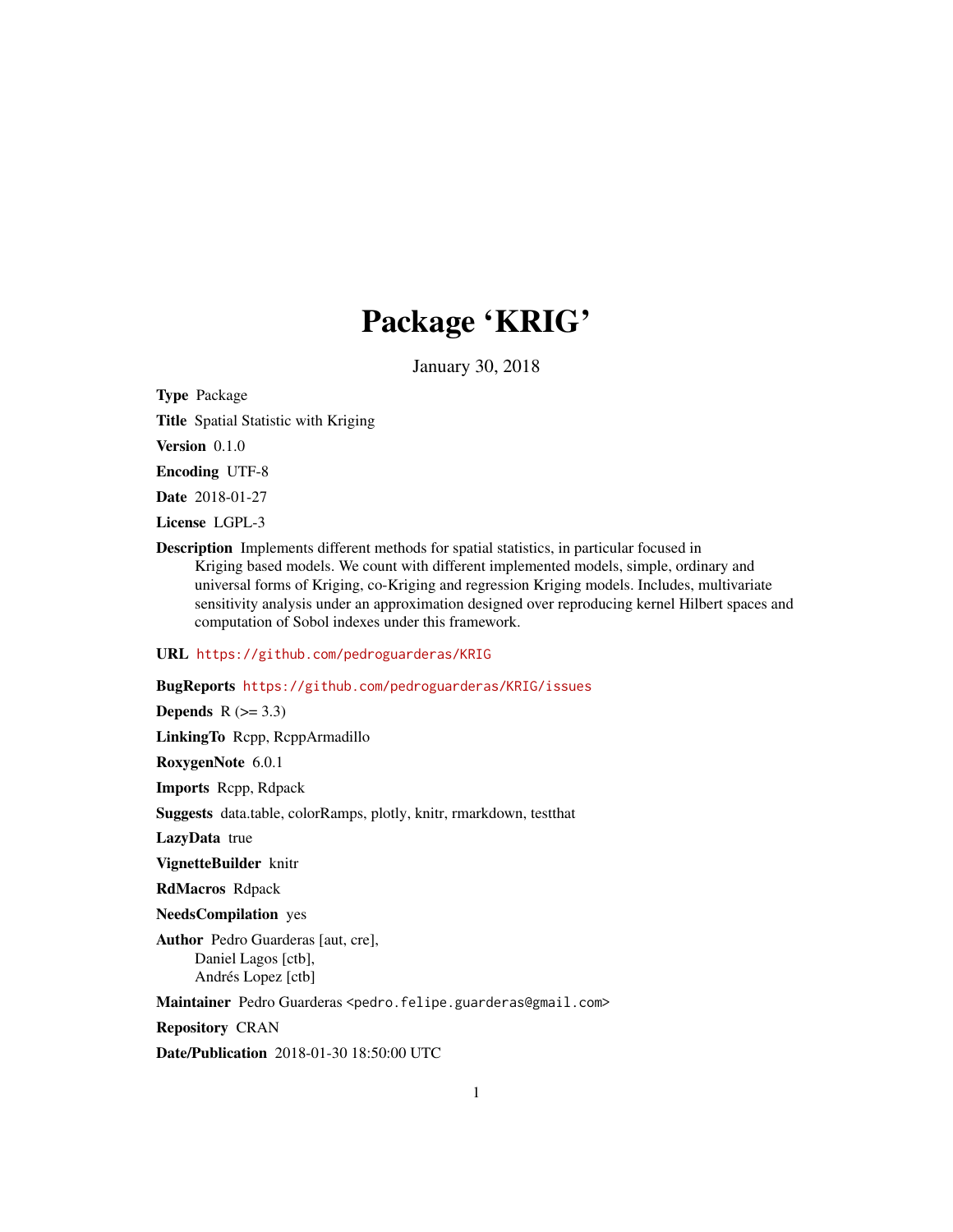# <span id="page-1-0"></span>R topics documented:

|       | 5                                                                                                                |
|-------|------------------------------------------------------------------------------------------------------------------|
|       | 6                                                                                                                |
|       | -6                                                                                                               |
|       |                                                                                                                  |
|       |                                                                                                                  |
|       |                                                                                                                  |
|       |                                                                                                                  |
|       | $linear_k$                                                                                                       |
|       | $list\_integrate\_kernel \ldots \ldots \ldots \ldots \ldots \ldots \ldots \ldots \ldots \ldots \ldots \ldots 12$ |
|       |                                                                                                                  |
|       |                                                                                                                  |
|       |                                                                                                                  |
|       |                                                                                                                  |
|       |                                                                                                                  |
|       |                                                                                                                  |
|       |                                                                                                                  |
|       |                                                                                                                  |
|       |                                                                                                                  |
|       |                                                                                                                  |
|       |                                                                                                                  |
| Index | 21                                                                                                               |
|       |                                                                                                                  |

KRIG-package *Spatial Statistics with Kriging*

#### Description

Implements different methods for spatial statistics, in particular focused with Kriging based models. We count with different implemented models, simple, ordinary and universal forms of Kriging, co-Kriging and regression Kriging models. Includes, multivariate sensitivity analysis under an approximation designed over reproducing kernel Hilbert spaces and computation of Sobol indexes under this framework.

The linear algebra operations are supported by RcppArmadillo.

#### Author(s)

Maintainer: Pedro Guarderas <pedro.felipe.guarderas@gmail.com> Other contributors:

- Daniel Lagos [contributor]
- Andrés Lopez [contributor]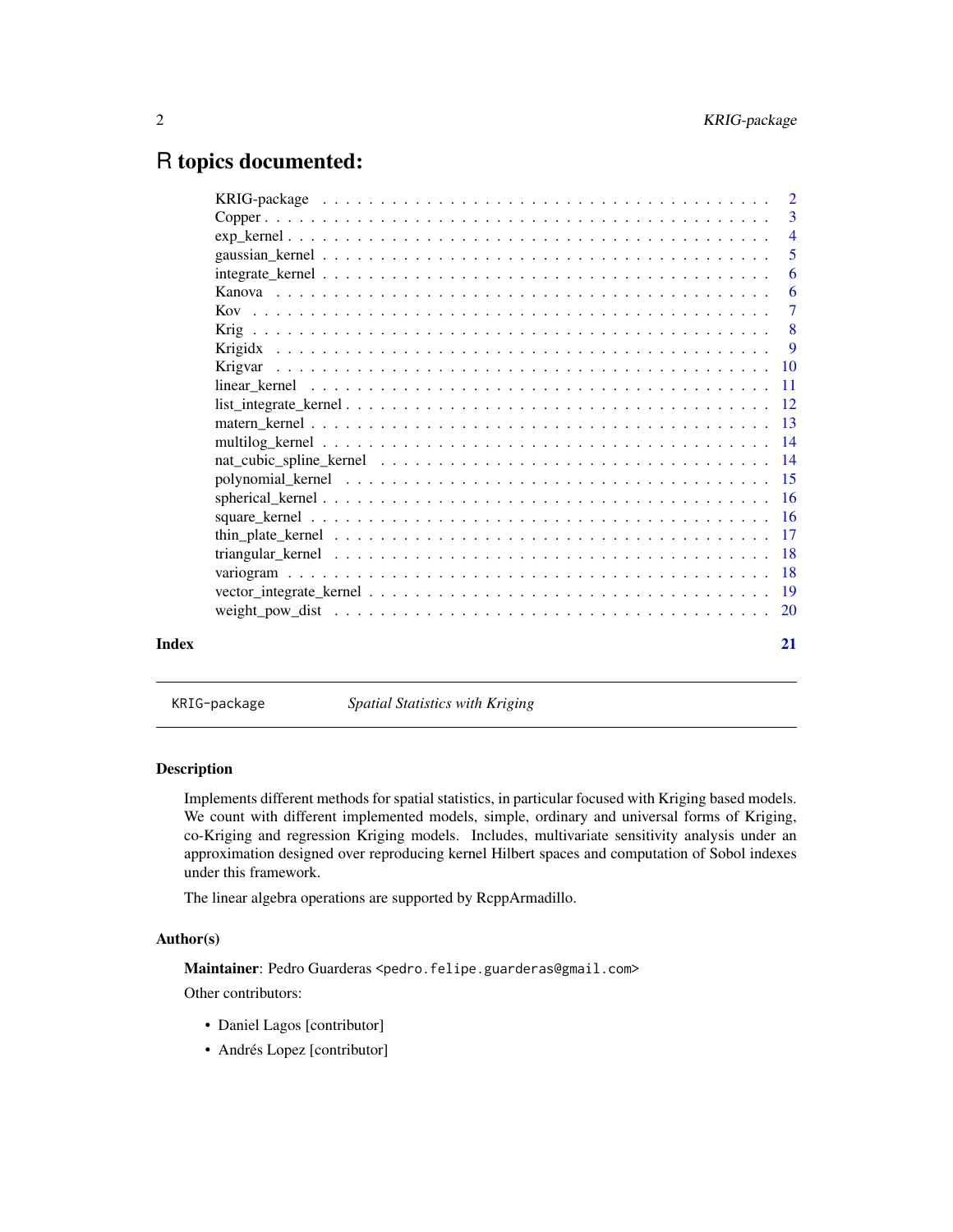#### <span id="page-2-0"></span>Copper 3

#### References

Matheron G (1970). *La Théorie des variables régionalisées, et ses applications*, series Les Cahiers du Centre de morphologie mathématique de Fontainebleau. École Nationale Supérieure des Mines de Paris.

Chilès, J.P. and Delfiner, P. (2012). *Geostatistics: Modeling Spatial Uncertainty*, series Wiley Series in Probability and Statistics. Wiley. ISBN 978-0-470-18315-1.

Durrande, N., Ginsbourger, D., Roustant, O. and Carraro, L. (2013). "ANOVA kernels and RKHS of zero mean functions for model-based sensitivity analysis." *Journal of Multivariate Analysis*, 115(C), pp. 57-67.

Rasmussen CE and Williams CKI (2005). *Gaussian Processes for Machine Learning (Adaptive Computation and Machine Learning)*. The MIT Press. ISBN 026218253X.

Stein M (1999). *Interpolation of Spatial Data, Some Theory of Kriging*, series Springer Series in Satatistics. Springer. ISBN 978-1-4612-7166-6.

Clark I (1979). *Practical Geostatistics*. Applied Science Pub.

Aronszajn, N. (1950). "Theory of reproducing kernels." *Transactions of the American Mathematical Society*, 68(3), pp. 337–404. <http://dx.doi.org/10.2307/1990404>.

#### See Also

Useful links:

- <https://github.com/pedroguarderas/KRIG>
- Report bugs at <https://github.com/pedroguarderas/KRIG/issues>

#### Examples

```
library( KRIG )
vignette( topic = 'copper_mining_2d', package = 'KRIG' )
```
Copper *Copper mining data*

#### Description

This is reproduced from the original description for the dataset. A simulation based on a stockpile of mined material in the former Soviet Union. Boreholes have been drilled into the dump. The drill core is cut every 5 meters and assayed for copper and cobalt content in percentage by weight. This is the only three dimensional set of tutorial data. Coordinates are in meters.

#### Usage

Copper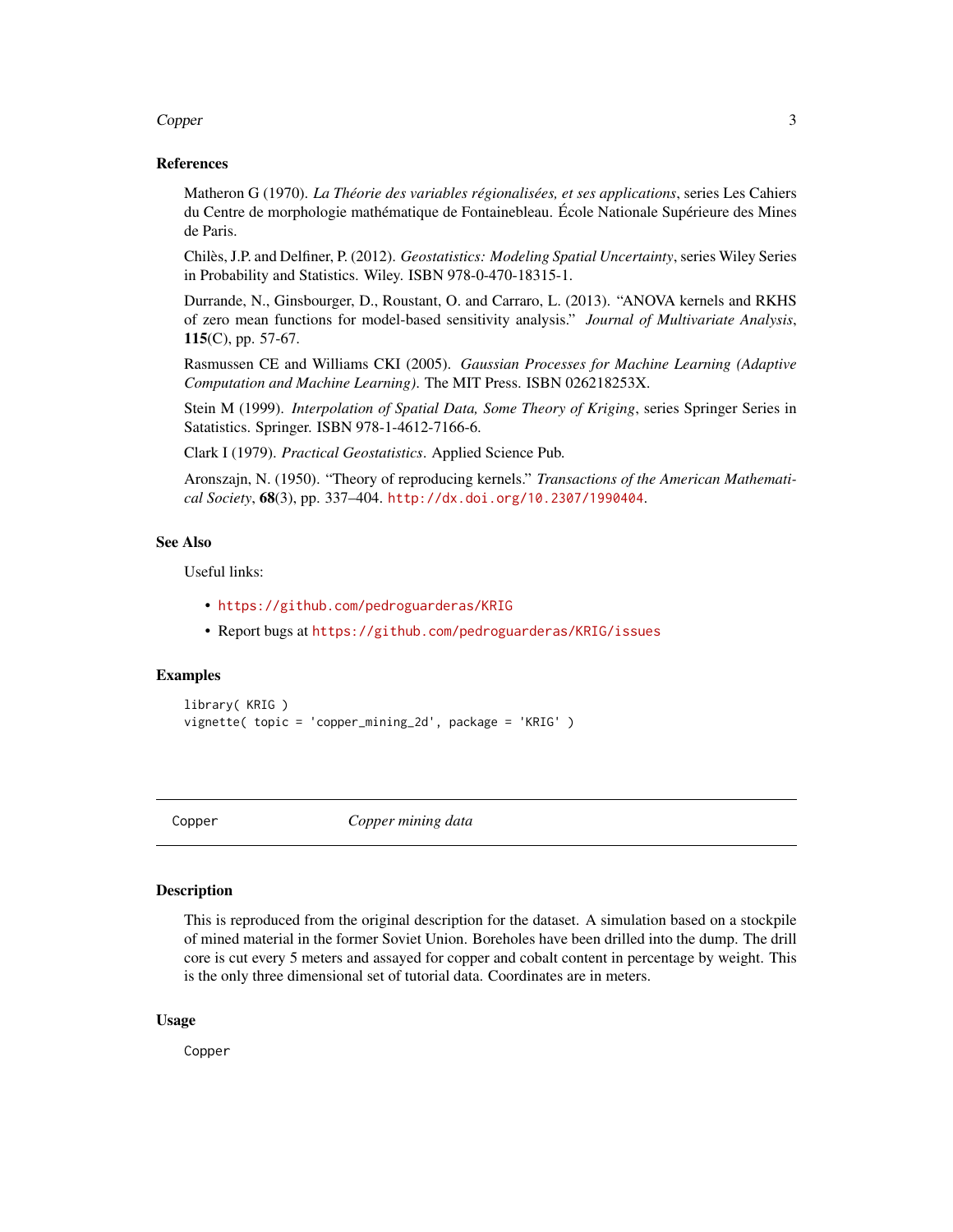# Format

A data table with 442 and 7 columns.

a cod id

- s sample id
- x1 first coordinate
- x2 second coordinate
- x3 third coordinate
- Z copper grade
- C value

# Source

<www.edumine.com>.

# References

Dr. Isobel Clark

# Examples

data( 'Copper', packages = 'KRIG' )

exp\_kernel *Exponential kernel.*

# Description

Isotropic kernel.

#### Usage

```
exp_kernel(h, sigma = 1, theta = 1)
```
# Arguments

| h     | distance variable.    |
|-------|-----------------------|
| sigma | amplitude parameter.  |
| theta | smoothness parameter. |

#### Value

Real value.

<span id="page-3-0"></span>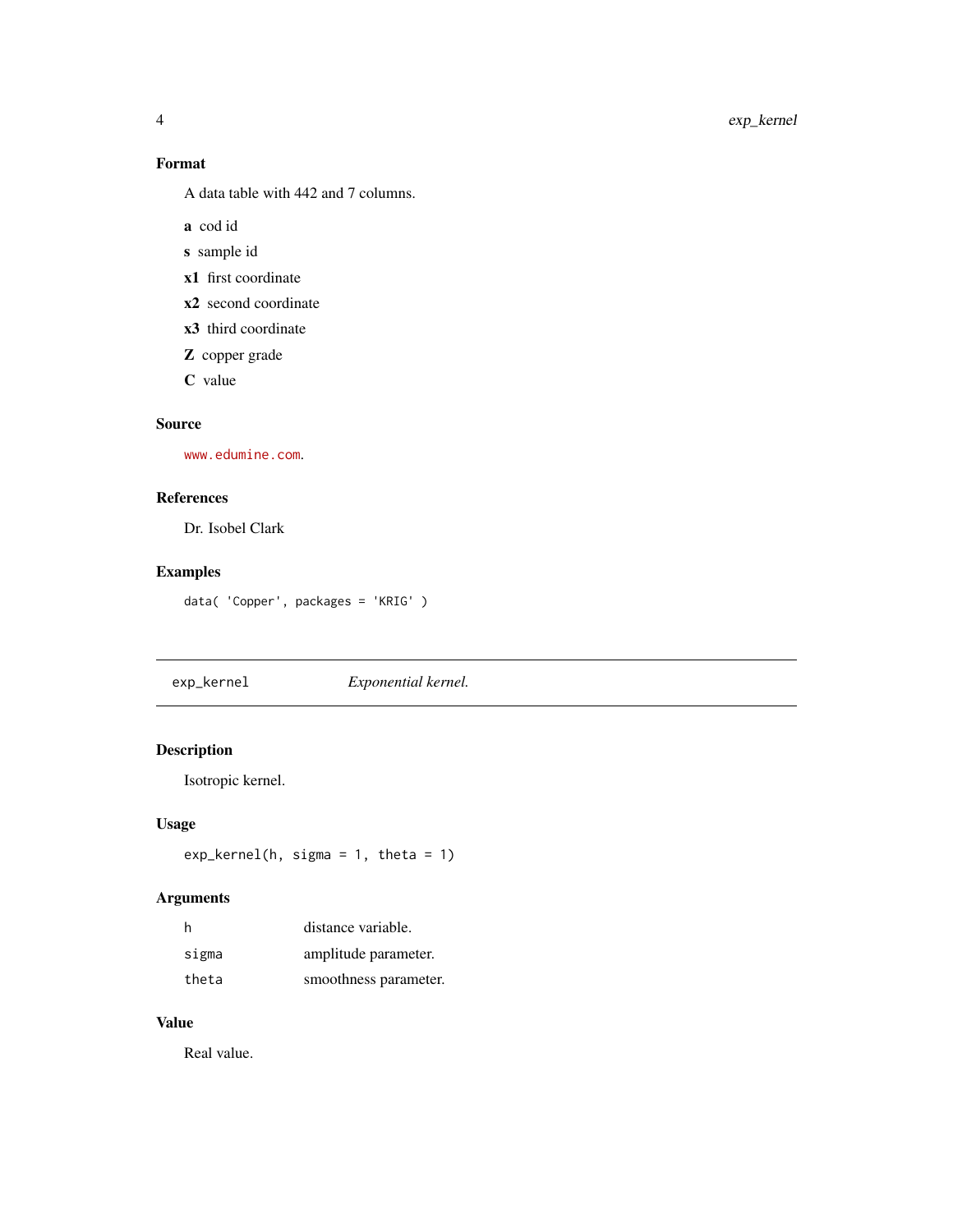# <span id="page-4-0"></span>gaussian\_kernel 5

#### Author(s)

Pedro Guarderas <pedro.felipe.guarderas@gmail.com>.

# Examples

```
h < -0.3sigma <- 1.0
theta<-10
exp_kernel( h, sigma, theta )
```
gaussian\_kernel *Gaussian kernel.*

# Description

Isotropic kernel.

# Usage

gaussian\_kernel(h, sigma = 1, theta = 1)

# Arguments

| h     | distance variable.    |
|-------|-----------------------|
| sigma | amplitude parameter.  |
| theta | smoothness parameter. |

# Value

Real value.

#### Author(s)

Pedro Guarderas <pedro.felipe.guarderas@gmail.com>.

# Examples

```
h < -4alpha<-2
gaussian_kernel( h, alpha )
```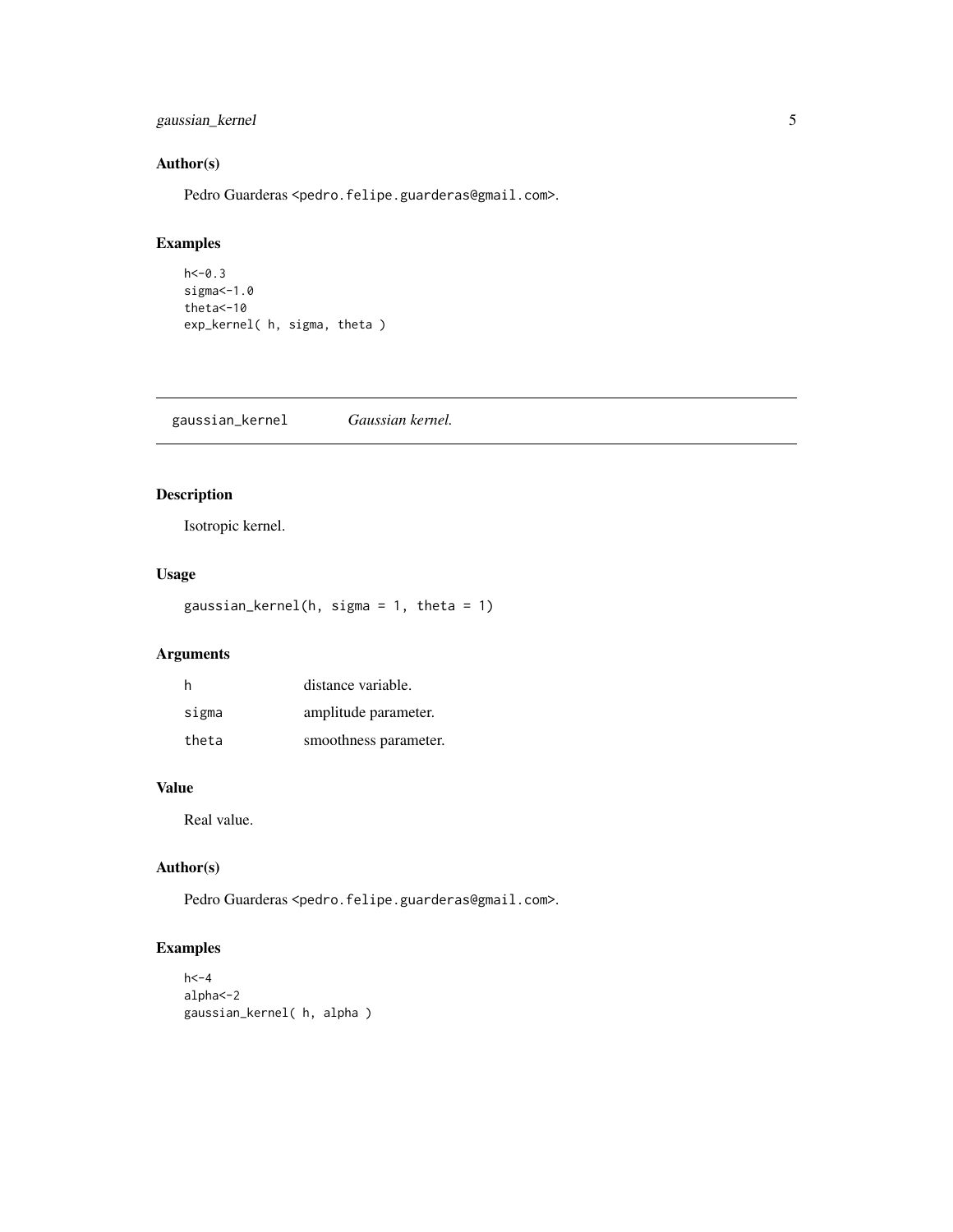<span id="page-5-0"></span>integrate\_kernel *Complete kernel integral.*

# **Description**

This function is part of the routines employed in the sensitivity analysis, calculate the integral in both coordinate  $x$  and  $y$  of the kernel, over the square domain give by the limits  $a$  and  $b$ .

#### Usage

```
integrate_kernel(Kern, a, b, n)
```
#### Arguments

| Kern | Kernel function.                                    |
|------|-----------------------------------------------------|
| a    | Inferior limit for the integral in each coordinate. |
| b    | Superior limit for the integral in each coordinate. |
| n    | Number of uniform division to compute the integral. |

#### Value

Real value with the integral value.

#### Author(s)

Pedro Guarderas <pedro.felipe.guarderas@gmail.com>.

#### See Also

For a complete application you can check the documentation of [Krigvar](#page-9-1).

Kanova *KANOVA, kernel anova under RKHS approximations.*

#### Description

Under an approximation to the sensitivity analysis based in variance computation the different indexes of combinatorial sensitivity values can be computed employing the values of kernel integrals.

#### Usage

Kanova(Kernels, Integral, X)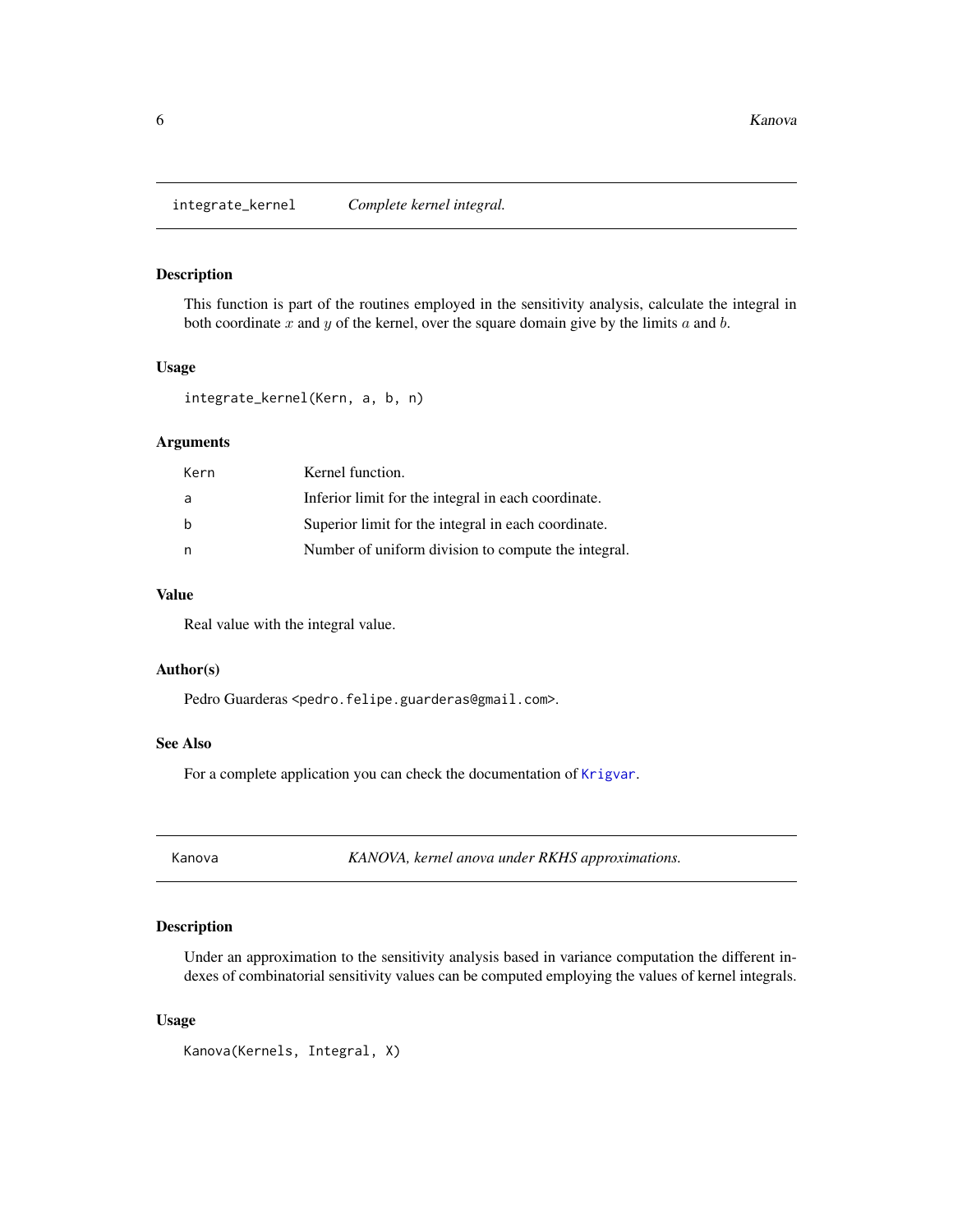#### <span id="page-6-0"></span>Kov 5. The state of the state of the state of the state of the state of the state of the state of the state of the state of the state of the state of the state of the state of the state of the state of the state of the sta

#### **Arguments**

| Kernels  | data.frame of kernels composed by four columns.                                                       |
|----------|-------------------------------------------------------------------------------------------------------|
|          | 1. Kernel name.                                                                                       |
|          | 2. Inferior limit for integral.                                                                       |
|          | 3. Superior limit for integral.                                                                       |
|          | 4. Number of steps for discretization of integrals.                                                   |
| Integral | A list containing the results of kernel integrals of the functions vector_integrate_kernel.           |
| X        | matrix containing in each row the coordinate where the one coordinate integrals<br>will be evaluated. |

#### Value

List with containing the Gamma 3D array where the different combination variance are stocked and the total matrix variance named Kanova.

#### Author(s)

Pedro Guarderas <pedro.felipe.guarderas@gmail.com>.

#### References

Durrande, N., Ginsbourger, D., Roustant, O. and Carraro, L. (2013). "ANOVA kernels and RKHS of zero mean functions for model-based sensitivity analysis." *Journal of Multivariate Analysis*, 115(C), pp. 57-67. Aronszajn, N. (1950). "Theory of reproducing kernels." *Transactions of the American Mathematical Society*, 68(3), pp. 337–404. <http://dx.doi.org/10.2307/1990404>.

# See Also

For a complete application you can check the documentation of [Krigvar](#page-9-1).

Kov *Spatial covariance matrix.*

#### Description

To compute a kriging, it is necessary the spatial covariance matrix. The spatial covariance could computed between to sets of points X and Y with different dimension and the result it is not necessarily a square matrix.

# Usage

Kov(X, Y, Kern, symmetric = FALSE)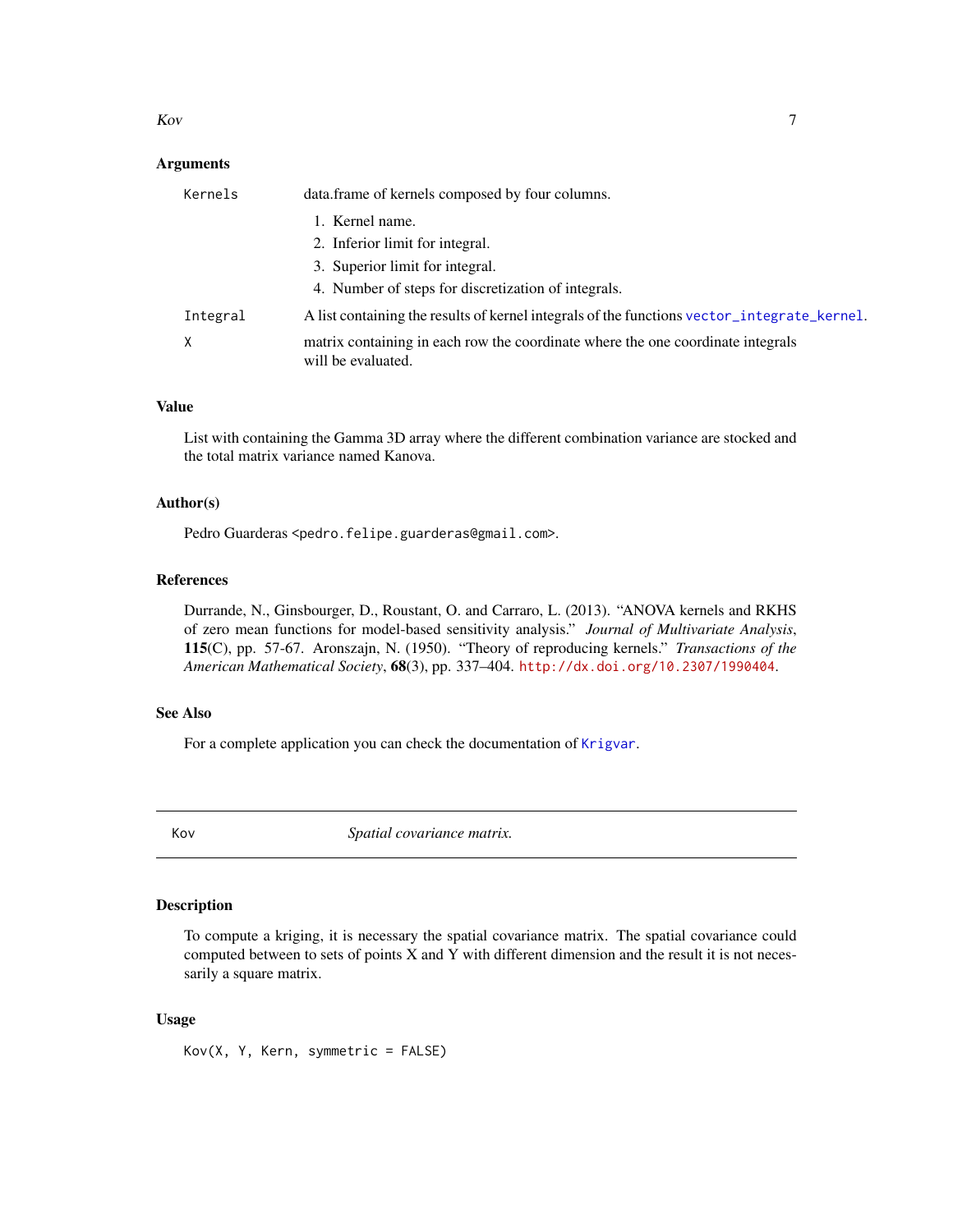# <span id="page-7-0"></span>Arguments

|           | First set of spatial points.                                                                                                                    |
|-----------|-------------------------------------------------------------------------------------------------------------------------------------------------|
|           | Second set of spatial points.                                                                                                                   |
| Kern      | Kernel function.                                                                                                                                |
| symmetric | If result of computation will be a square matrix, the time computation can be<br>improved setting this parameter to TRUE, the default is FALSE. |

#### Value

The spatial covariance matrix.

#### Author(s)

Pedro Guarderas <pedro.felipe.guarderas@gmail.com>.

# See Also

For a complete application you can check the documentation of [Krig](#page-7-1).

<span id="page-7-1"></span>

| Krig | Kriging computation. |  |
|------|----------------------|--|

# Description

Computes the kriging linear estimator for different types of kriging models.

# Usage

Krig(Z, K, k, G, g, type = "ordinary",  $cinv = "syminv")$ 

# Arguments

|      | Observed values of the spatial process.                                                                                                                                                                                               |
|------|---------------------------------------------------------------------------------------------------------------------------------------------------------------------------------------------------------------------------------------|
| К    | Covariance matrix computed for the position X where the spatial process $Z$ was<br>observed.                                                                                                                                          |
| k    | Covariance matrix computed for the position $X$ where the spatial process $Z$ was<br>observed and the position $Y$ where the spatial process $Z$ will be predicted.                                                                   |
| G    | When universal kriging will be computed, this matrix represents the values of<br>the of the functions representing the mean of the process $Z$ , evaluated in the<br>spatial points $X$ where the spatial process was first observed. |
| g    | When universal kriging will be computed, this matrix represents the evaluation<br>of the functions representing the mean over the new position points $Y$ where the<br>spatial process $Z$ will be predicted.                         |
| type | Type of kriging model, possible values are: simple, ordinary, universal.                                                                                                                                                              |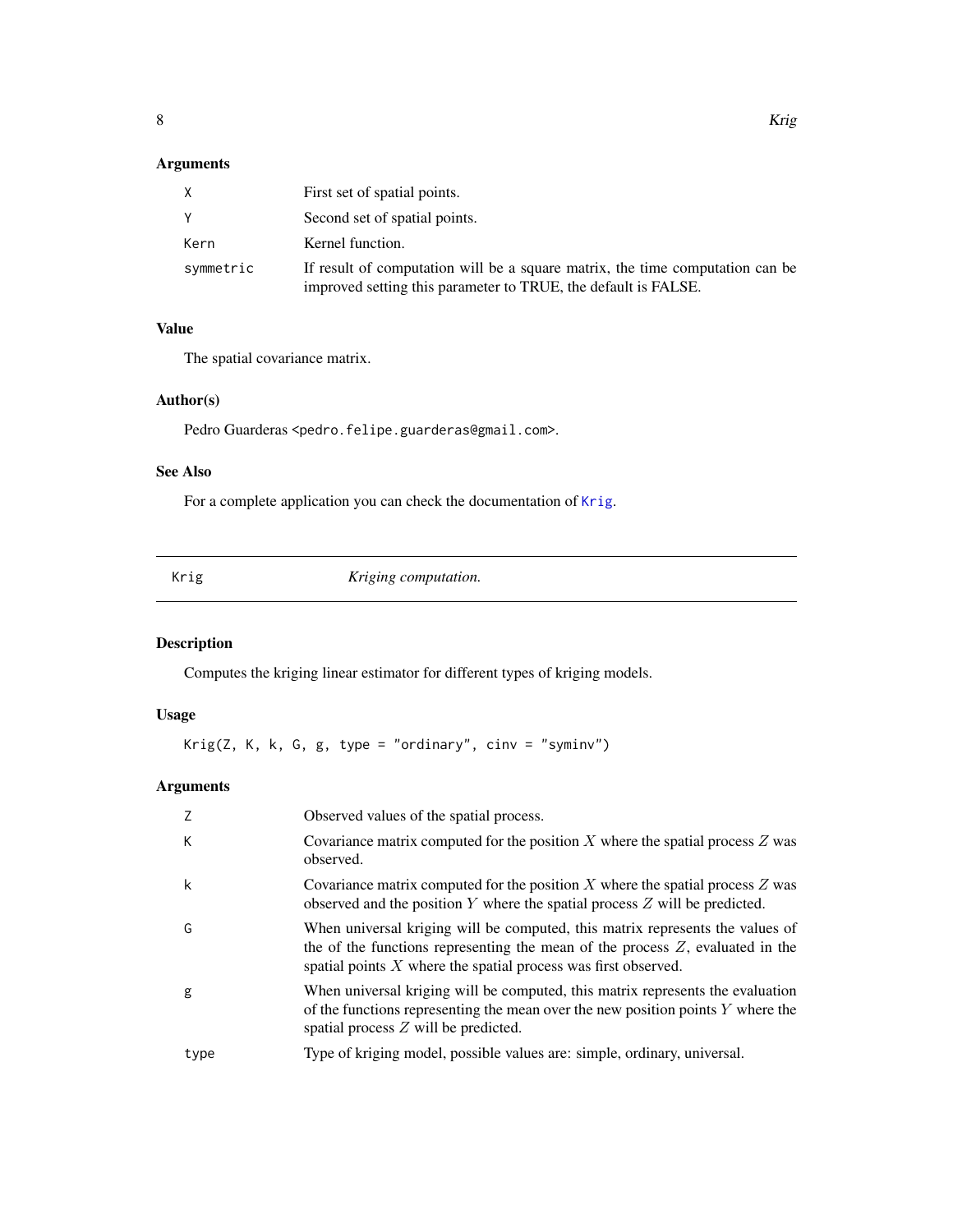#### <span id="page-8-0"></span>Krigidx 9

| cinv | Specifies how the inverse of the covariance matrix $K$ will be computed. Pos- |
|------|-------------------------------------------------------------------------------|
|      | sible values are: syminy = symmetric matrix inverse computation, inv = usual  |
|      | armadillo inverse computation, choliny = Cholesky based inverse computation,  |
|      | $\sin v =$ given inverse not necessary to compute inverse at all.             |

# Value

Depending of the type of analysis the list of results change.

| 7       | New estimated values for Z.                            |
|---------|--------------------------------------------------------|
| $\perp$ | Linear coefficients determined by kriging.             |
| - T     | Inverse of the covariance matrix.                      |
| tau     | Factor computed in the ordinary and universal kriging. |
| alpha   | Factor computed in the ordinary kriging.               |
| A       | Factor computed in the universal kriging.              |

#### Author(s)

Pedro Guarderas <pedro.felipe.guarderas@gmail.com>.

# Examples

```
library( KRIG )
vignette( topic = 'simple_kriging', package = 'KRIG' )
vignette( topic = 'ordinary_kriging', package = 'KRIG' )
vignette( topic = 'universal_kriging', package = 'KRIG' )
vignette( topic = 'copper_mining_2d', package = 'KRIG' )
```
Krigidx *Combinatorial variance computation.*

#### Description

For a given combination this function computes the associated variance for the variable enumerated by the combination values.

#### Usage

Krigidx(KF, comb, X, Gamma)

#### Arguments

| ΚF    | values of the kernel integral evaluations. |
|-------|--------------------------------------------|
| comb  | Combination.                               |
| x     | Points in the grid.                        |
| Gamma | Cube with integral results.                |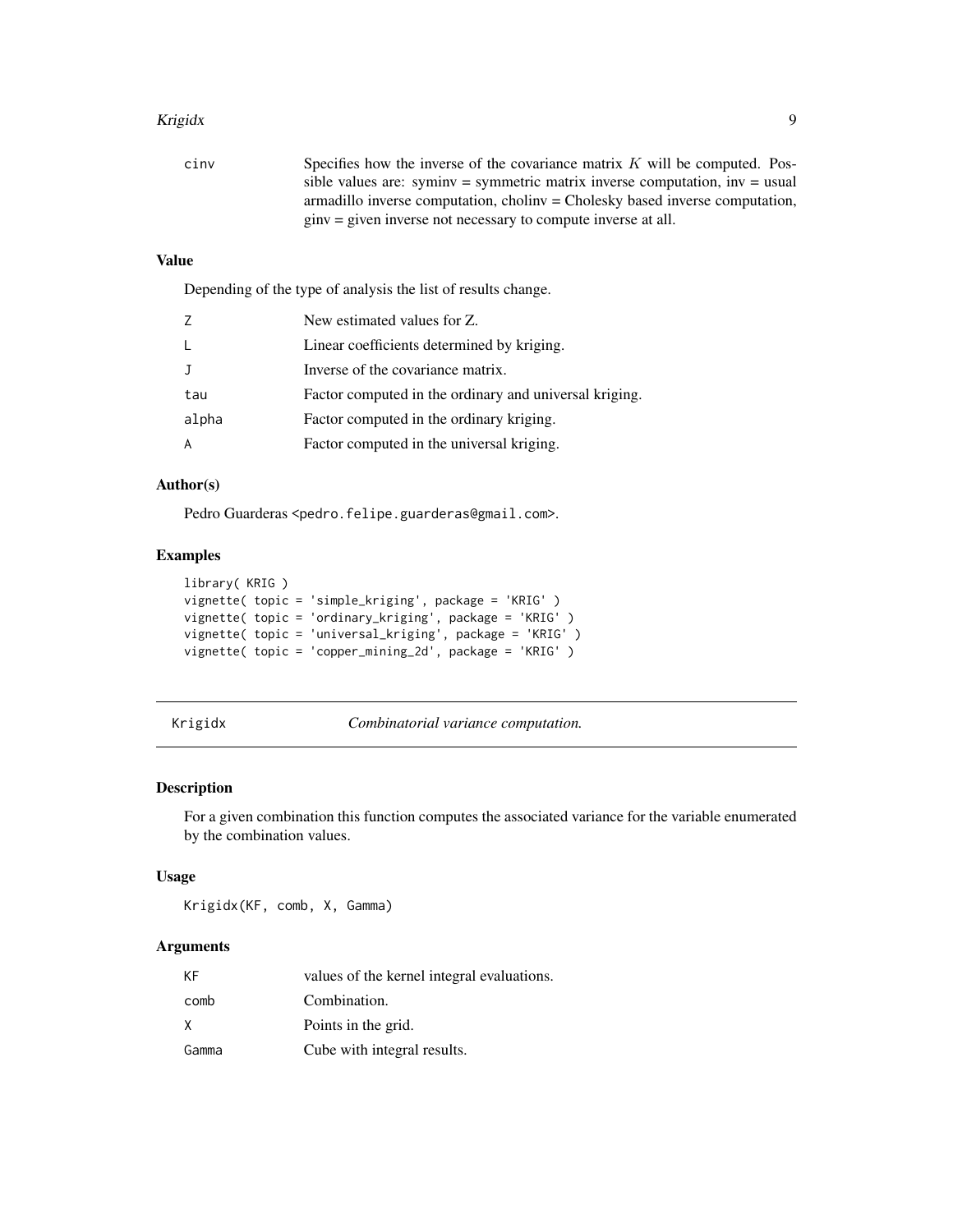#### <span id="page-9-0"></span>Value

Real value of sensitivity.

#### Author(s)

Pedro Guarderas <pedro.felipe.guarderas@gmail.com>.

#### References

Durrande, N., Ginsbourger, D., Roustant, O. and Carraro, L. (2013). "ANOVA kernels and RKHS of zero mean functions for model-based sensitivity analysis." *Journal of Multivariate Analysis*, 115(C), pp. 57-67. Aronszajn, N. (1950). "Theory of reproducing kernels." *Transactions of the American Mathematical Society*, 68(3), pp. 337–404. <http://dx.doi.org/10.2307/1990404>.

#### See Also

For a complete application you can check the documentation of [Krigvar](#page-9-1).

<span id="page-9-1"></span>Krigvar *Combinatorial variance computation.*

#### Description

Computation of variance

#### Usage

Krigvar(KF, Gamma)

#### Arguments

| KF    | values of the kernel integral evaluations. |
|-------|--------------------------------------------|
| Gamma | Cube with integral results.                |

#### Value

Real value of sensitivity.

#### Author(s)

Pedro Guarderas <pedro.felipe.guarderas@gmail.com>.

#### References

Durrande, N., Ginsbourger, D., Roustant, O. and Carraro, L. (2013). "ANOVA kernels and RKHS of zero mean functions for model-based sensitivity analysis." *Journal of Multivariate Analysis*, 115(C), pp. 57-67. Aronszajn, N. (1950). "Theory of reproducing kernels." *Transactions of the American Mathematical Society*, 68(3), pp. 337–404. <http://dx.doi.org/10.2307/1990404>.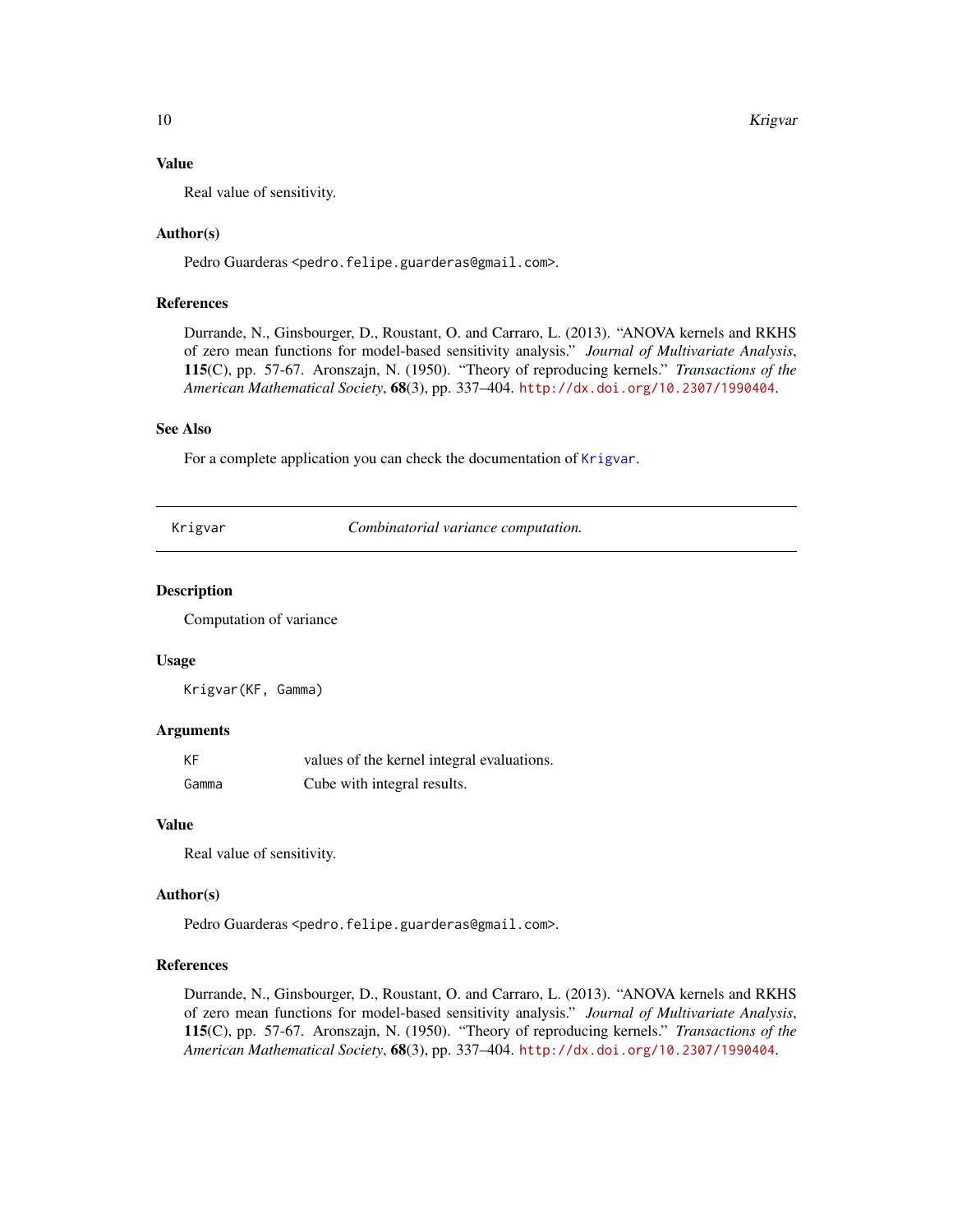# <span id="page-10-0"></span>linear\_kernel 11

#### Examples

```
library( KRIG )
options( stringsAsFactors = FALSE )
kernel_1 <- function( x, y ) exp( -0.5*(x-y)^2)
kernel_2<-function(x, y) exp(-0.7*(x-y)^2)
kernel_3<-function(x, y) exp(-0.1*(x-y)^2)
Kernels<-data.frame( kernel = c( 'kernel_1', 'kernel_2', 'kernel_3' ),
                          min = c(-1, -1, -2),
                          max = c(1, 1, 2),n = c( 100, 100, 100 ) )
n<-20
X \le \lceil N \rceil \le \lceil N \rceil \le \lceil N \rceil \le \lceil N \rceil \le \lceil N \rceil \le \lceil N \rceil \le \lceil N \rceil \le \lceil N \rceil \le \lceil N \rceil \le \lceil N \rceil \le \lceil N \rceil \le \lceil N \rceil \le \lceil N \rceil \le \lceil N \rceil \le \seq(-1, 1, length.out = n ),
                  seq(-2, 2, length.out = n ) ), n, 3 )
KI<-list_integrate_kernel( Kernels, X )
GK<-Kanova( Kernels, KI, X )
f<-function( x ) x[1] + 30 \times x[2] + 60 \times x[3]Func<-apply(X, 1, FUN = f )
KF<-solve( GK$Kanova + diag( 1e-8, n, n ), Func )
SbI<-NULL
for ( j in 1:3 ) {
  CB<-combn( 1:3, j )
  for ( l in 1:ncol( CB ) ) {
    SbI<-c( SbI, Krigidx( KF, CB[,l], X, GK$Gamma ) )
    names(SbI)[length(SbI)]<-paste( 'C.', paste( CB[,1], collapse='.' ), sep = '' )
  }
}
Var<-Krigvar( KF, GK$Gamma )
SVar<-sum( SbI / Var )
```
linear\_kernel *Linear kernel*

#### Description

Anisotropic kernel defined by the scalar product.

#### Usage

linear\_kernel(x, y, alpha)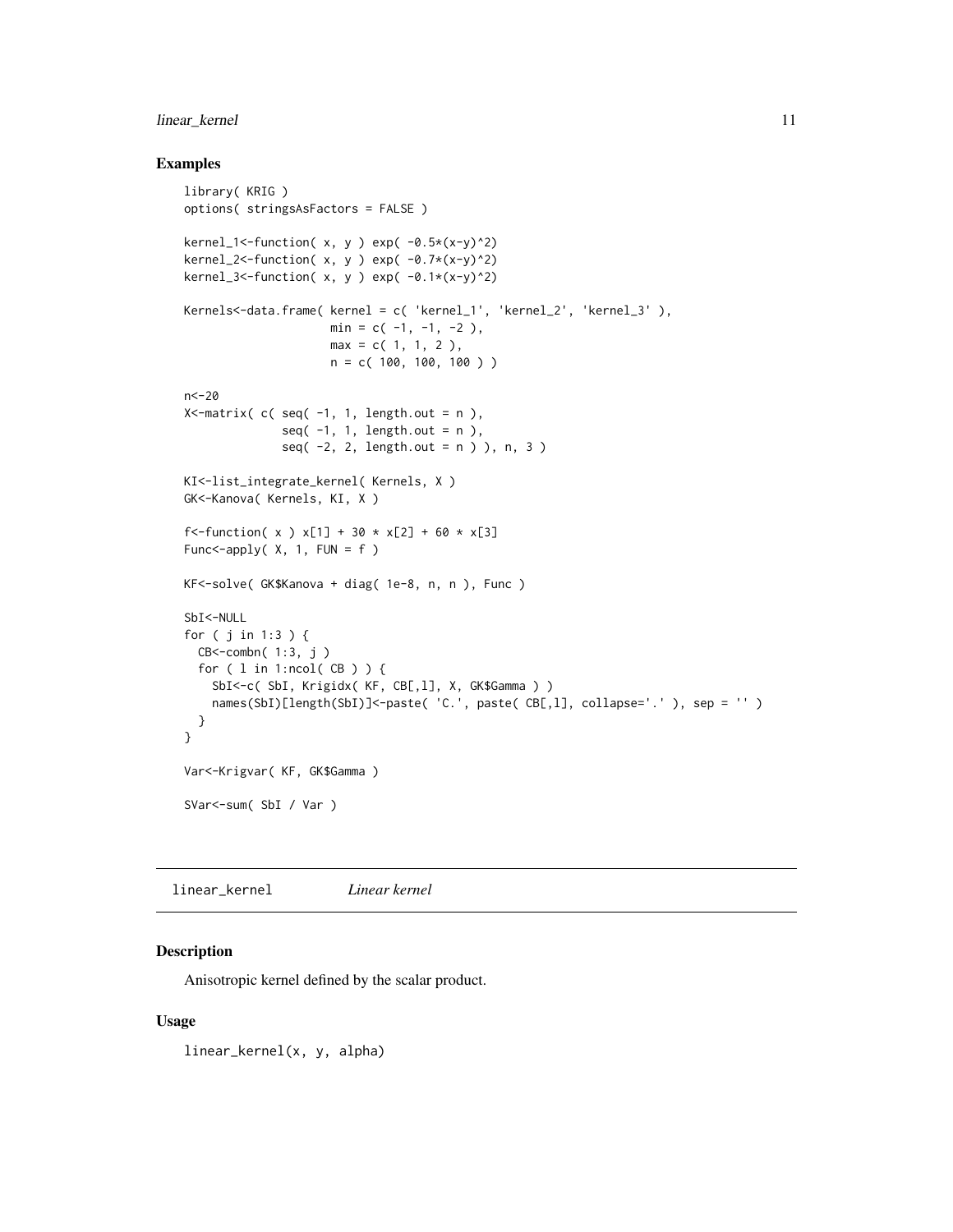#### Arguments

| x     | first column vector.  |
|-------|-----------------------|
| - V   | second column vector. |
| alpha | amplitude parameter.  |

# Value

Real value.

# Author(s)

Pedro Guarderas <pedro.felipe.guarderas@gmail.com>.

# Examples

```
n<-10
x<-matrix( runif( n ), n, 1 )
y<-matrix( runif( n ), n, 1 )
alpha<-0.5
linear_kernel( x, y, alpha )
```
list\_integrate\_kernel *Integrals of a list of kernels.*

# Description

This function is part of the routines employed in the sensitivity analysis, computes vector of integrals and complete integrals of kernels specified in the data frame Kernels.

# Usage

list\_integrate\_kernel(Kernels, X)

# Arguments

| Kernels | data.frame of kernels composed by four columns.                                                       |
|---------|-------------------------------------------------------------------------------------------------------|
|         | 1. Kernel name.                                                                                       |
|         | 2. Inferior limit for integral.                                                                       |
|         | 3. Superior limit for integral.                                                                       |
|         | 4. Number of steps for discretization of integrals.                                                   |
| Χ       | matrix containing in each row the coordinate where the one coordinate integrals<br>will be evaluated. |

# Value

List with one coordinate integrals and complete kernel integrals.

<span id="page-11-0"></span>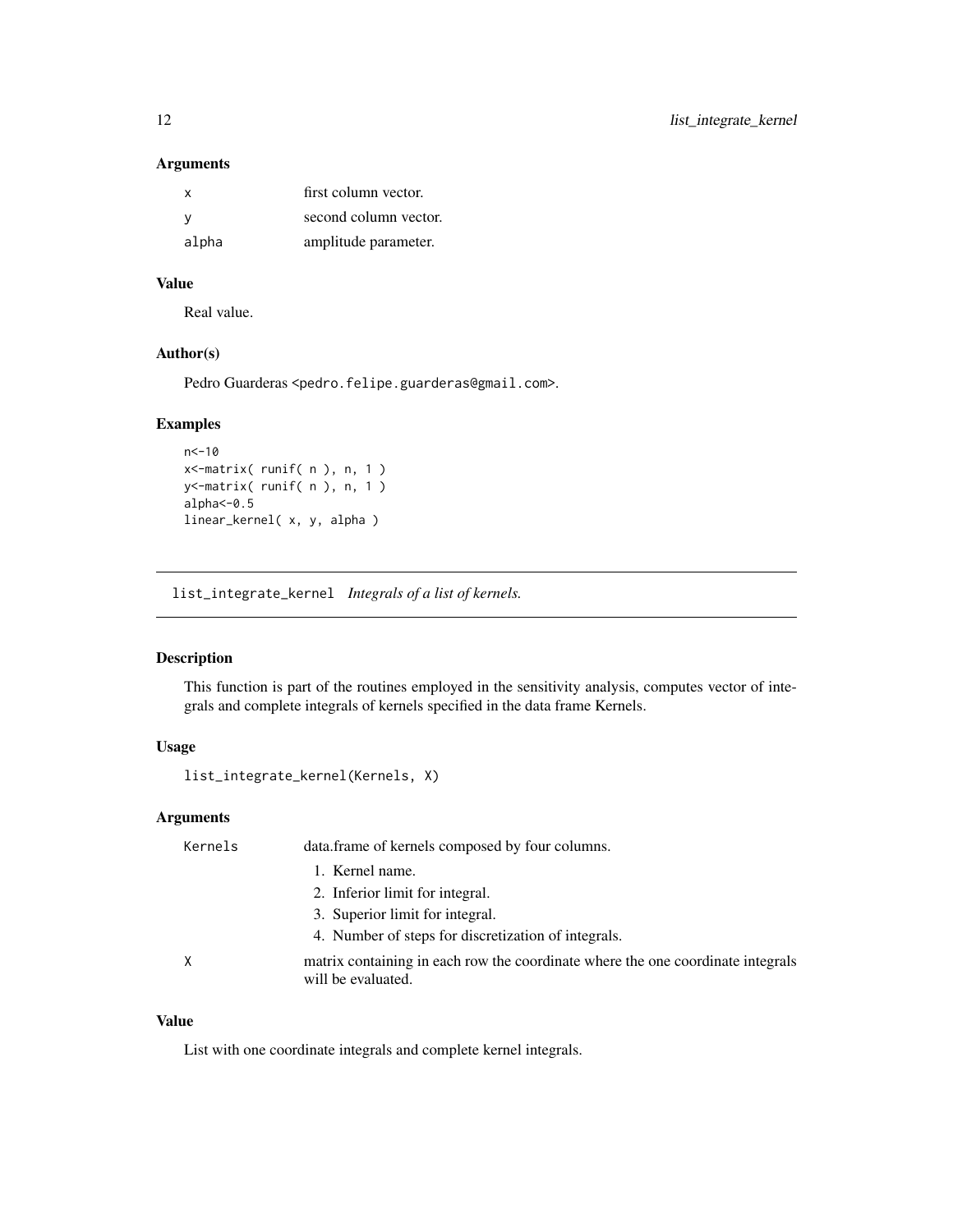# <span id="page-12-0"></span>matern\_kernel 13

# Author(s)

Pedro Guarderas <pedro.felipe.guarderas@gmail.com>.

#### See Also

For a complete application you can check the documentation of [Krigvar](#page-9-1).

matern\_kernel *Matérn kernel.*

# Description

Isotropic kernel.

# Usage

matern\_kernel(h,  $v = 2$ , sigma = 1, theta = 1)

# Arguments

|       | distance variable.    |
|-------|-----------------------|
| ν     | power parameter.      |
| sigma | amplitude parameter.  |
| theta | smoothness parameter. |

#### Value

Real value.

# Author(s)

Pedro Guarderas <pedro.felipe.guarderas@gmail.com>.

# Examples

```
h < -4.0v < -2.0sigma <- 2.0
theta<-100.0
matern_kernel( h, v, sigma, theta )
```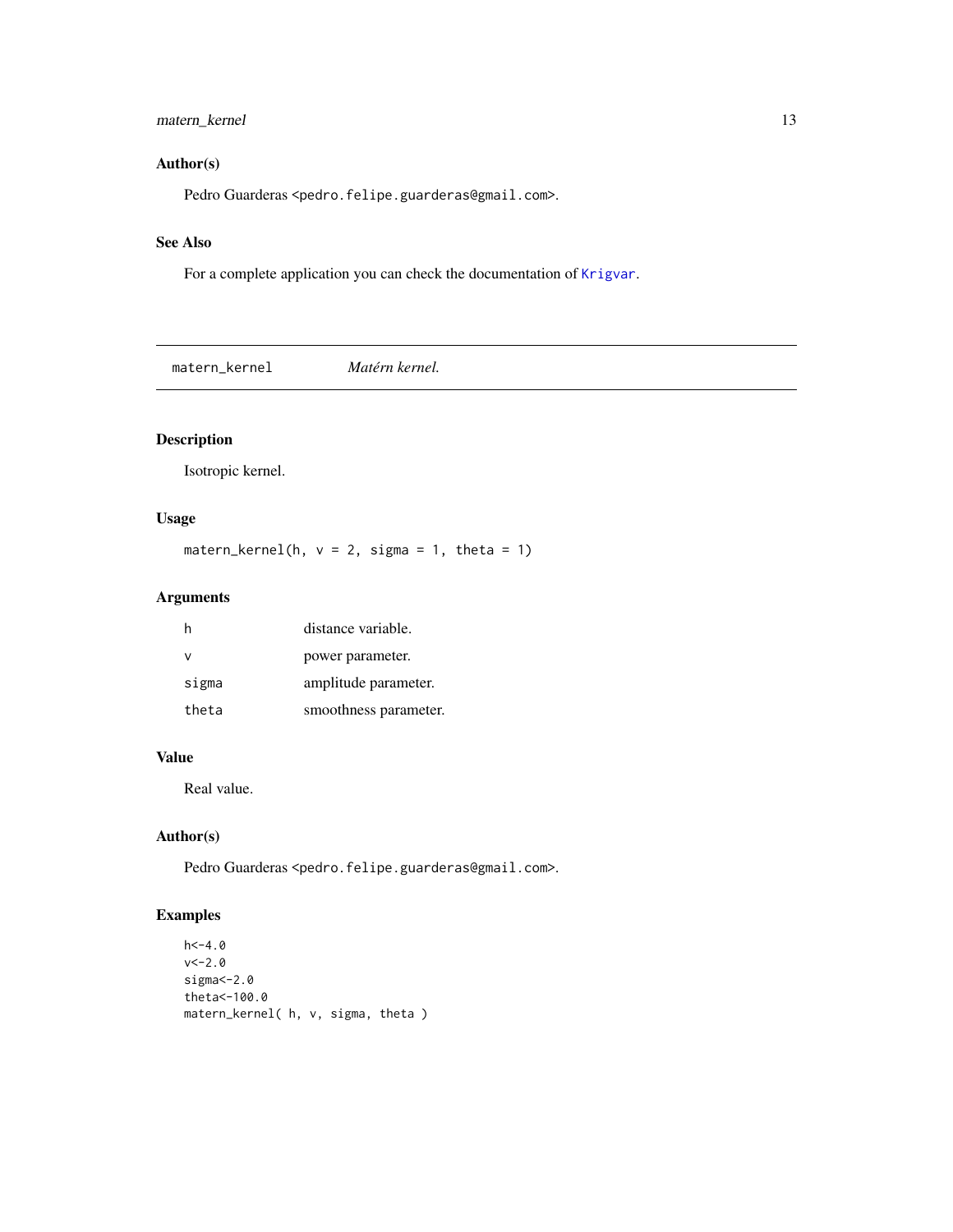<span id="page-13-0"></span>multilog\_kernel *Multilog kernel.*

# Description

Isotropic kernel.

# Usage

multilog\_kernel(h, R = 1)

# Arguments

| h | distance parameter.     |
|---|-------------------------|
| R | displacement parameter. |

# Value

Real value.

#### Author(s)

Pedro Guarderas <pedro.felipe.guarderas@gmail.com>.

# Examples

```
h < -4R < -2.3multilog_kernel( h, R )
```
nat\_cubic\_spline\_kernel

*Natural cubic spline kernel.*

# Description

Isotropic kernel.

# Usage

nat\_cubic\_spline\_kernel(h, R = 1)

# Arguments

| distance variable.      |
|-------------------------|
| displacement parameter. |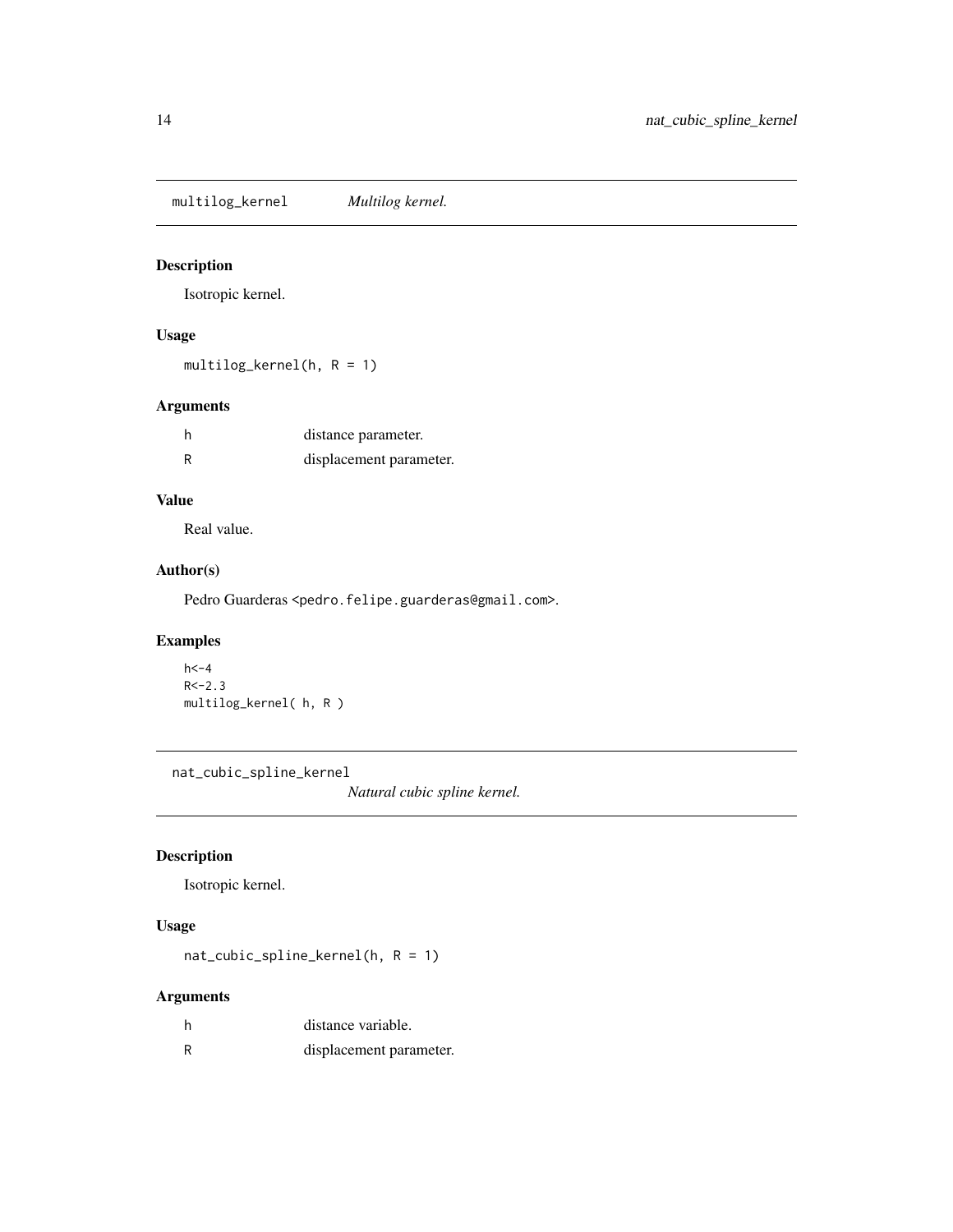# <span id="page-14-0"></span>polynomial\_kernel 15

# Value

Real value.

# Author(s)

Pedro Guarderas <pedro.felipe.guarderas@gmail.com>.

#### Examples

 $h < -4.0$  $R < -2.3$ nat\_cubic\_spline\_kernel( h, R )

polynomial\_kernel *Polynomial kernel*

# Description

Anisotropic kernel defined like a polynomial in the scalar product.

#### Usage

```
polynomial_kernel(x, y, alpha, beta, n)
```
#### Arguments

| $\mathsf{x}$ | first column vector.    |
|--------------|-------------------------|
| y            | second column vector.   |
| alpha        | amplitude parameter.    |
| beta         | displacement parameter. |
|              | power parameter.        |

#### Value

Real value.

#### Author(s)

Pedro Guarderas <pedro.felipe.guarderas@gmail.com>. N<-10 x<-matrix( runif( N ), N, 1 ) y<-matrix( runif( N ), N, 1 ) alpha<-0.5 beta<-2 n<-3 polynomial\_kernel( x, y, alpha, beta, n )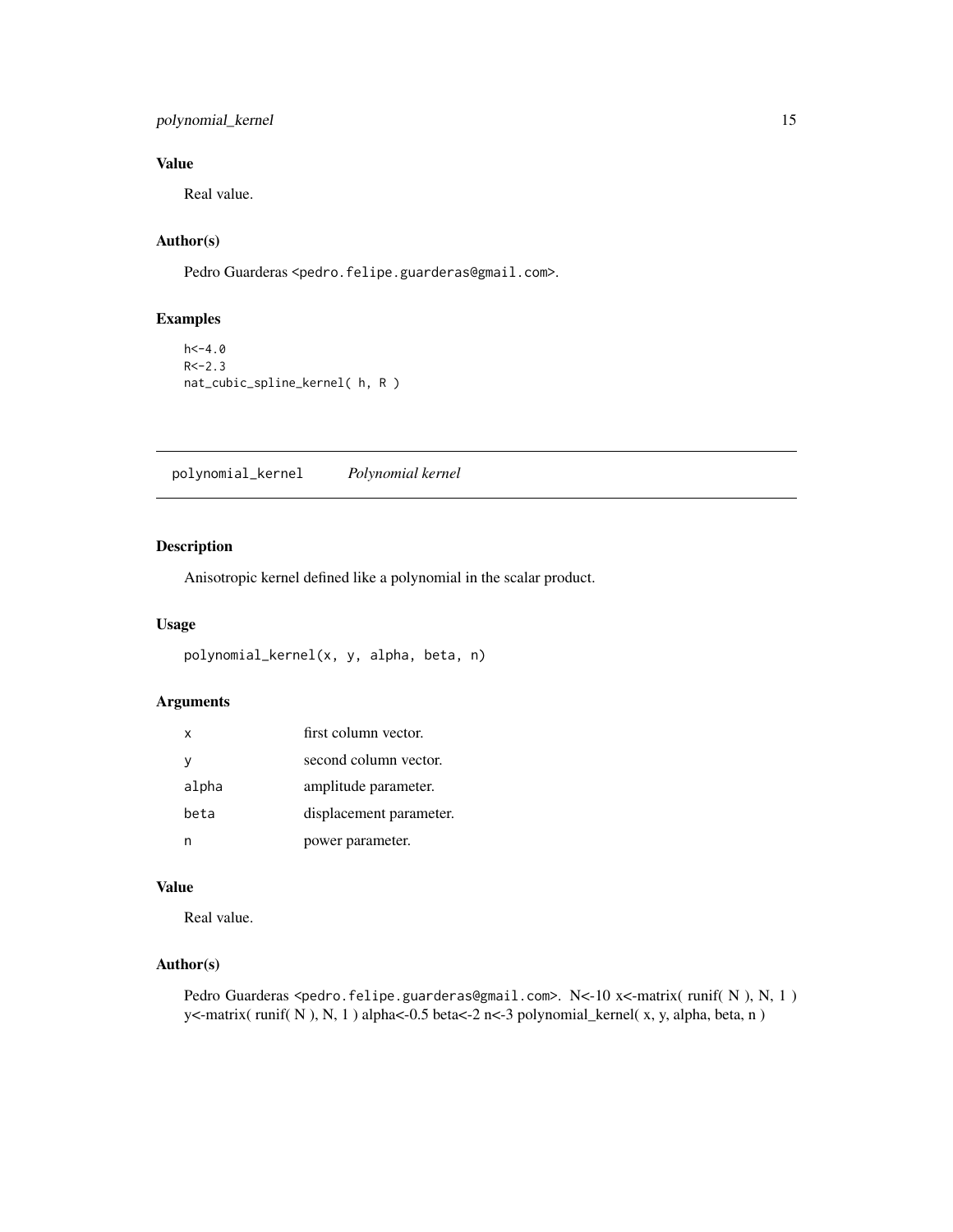<span id="page-15-0"></span>spherical\_kernel *Spherical kernel.*

# Description

Isotropic kernel commonly employed in geostatistic.

#### Usage

```
spherical_kernel(h, phi, theta)
```
# Arguments

| h     | distance variable.    |
|-------|-----------------------|
| phi   | amplitude parameter.  |
| theta | smoothness parameter. |

# Value

Real value.

# Author(s)

Pedro Guarderas <pedro.felipe.guarderas@gmail.com>.

# Examples

```
h < -4.0phi<-1.0
theta<-100.0
spherical_kernel( h, phi, theta )
```
square\_kernel *Square kernel.*

# Description

Isotropic kernel given by the square distance.

#### Usage

square\_kernel(h, alpha = 1)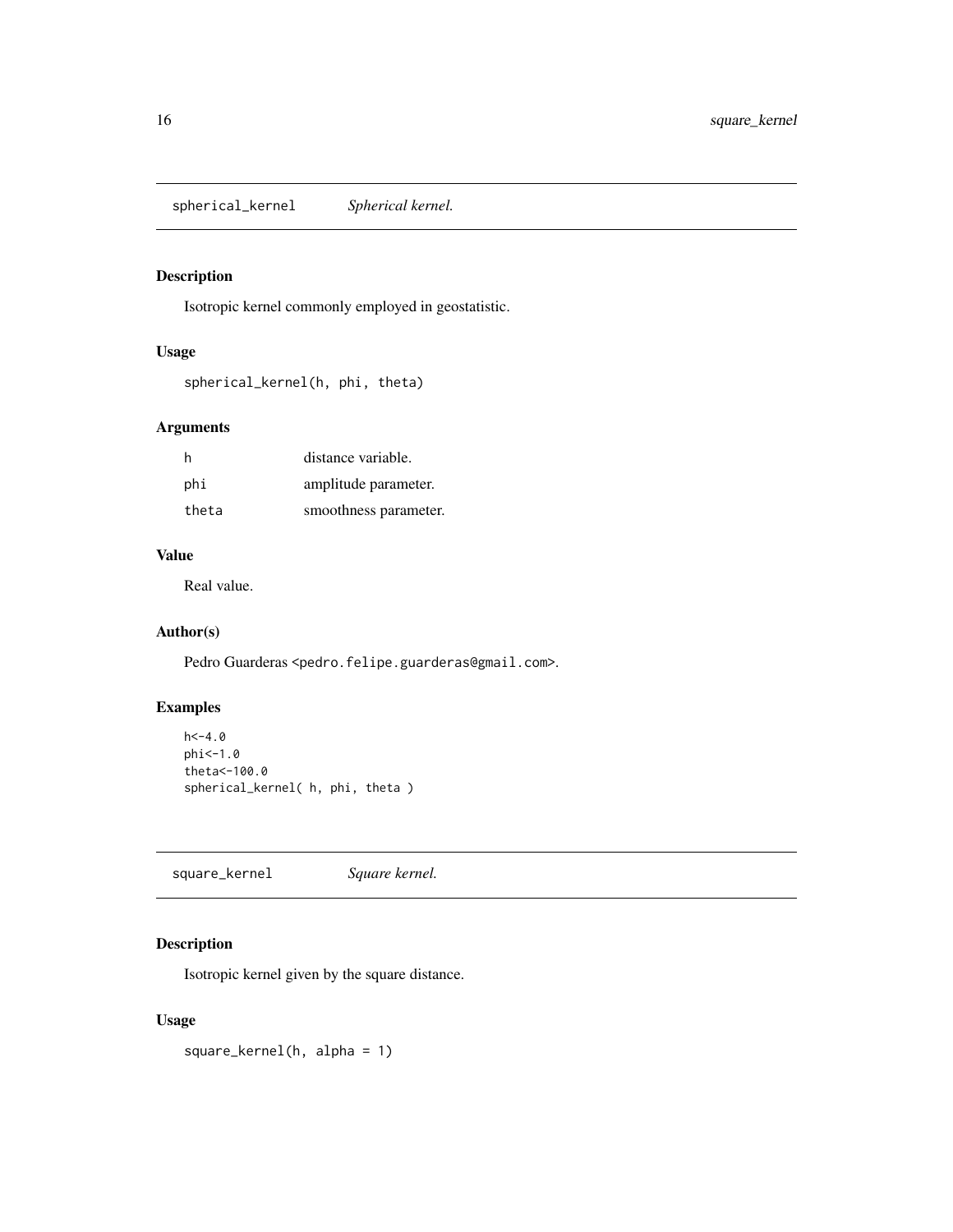# <span id="page-16-0"></span>thin\_plate\_kernel 17

# Arguments

| - h   | distance variable.   |
|-------|----------------------|
| alpha | amplitude parameter. |

# Value

Real value.

#### Author(s)

Pedro Guarderas <pedro.felipe.guarderas@gmail.com>.

# Examples

```
h < -4alpha<-2
square_kernel( h, alpha )
```
thin\_plate\_kernel *Thin plate kernel.*

# Description

Isotropic kernel.

# Usage

thin\_plate\_kernel(h,  $R = 1$ )

# Arguments

|   | distance variable.      |
|---|-------------------------|
| R | displacement parameter. |

#### Value

Real value.

# Author(s)

Pedro Guarderas <pedro.felipe.guarderas@gmail.com>.

# Examples

```
h < -4.0R < -0.5thin_plate_kernel( h, R )
```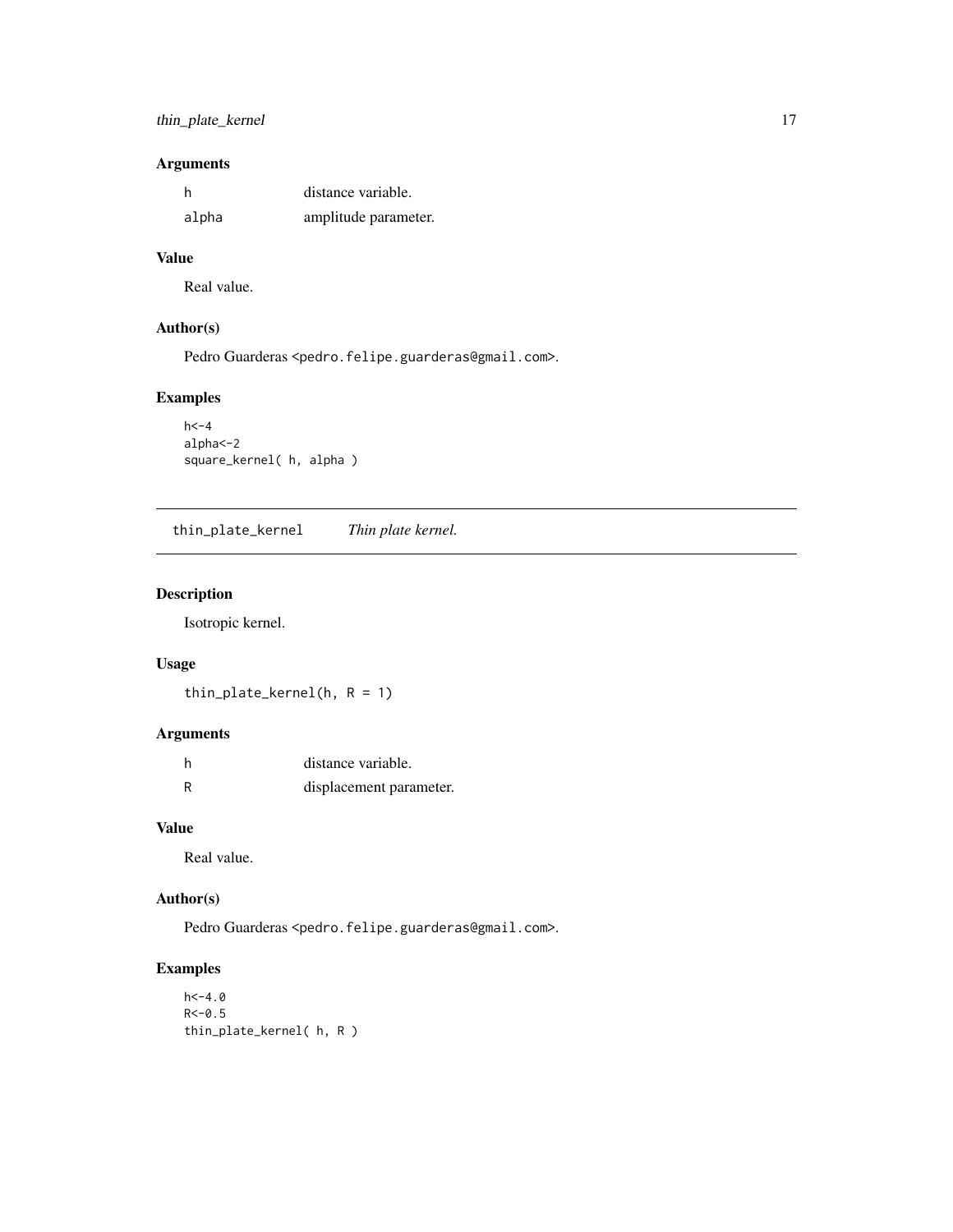<span id="page-17-0"></span>triangular\_kernel *Triangular kernel.*

# Description

Isotropic kernel defined with the max function.

#### Usage

```
triangular_kernel(h, c = 1, alpha = 1)
```
# Arguments

| h     | distance variable.      |
|-------|-------------------------|
| C     | amplitude parameter.    |
| alpha | maximum distance value. |

# Value

Real value.

# Author(s)

Pedro Guarderas <pedro.felipe.guarderas@gmail.com>.

# Examples

```
h < -0.2c<-5
alpha<-2
triangular_kernel( h, c, alpha )
```
variogram *Computes the variogram.*

# Description

This useful function is commonly employed in the study of isotropic stationary spatial processes.

#### Usage

variogram(Z, X, d)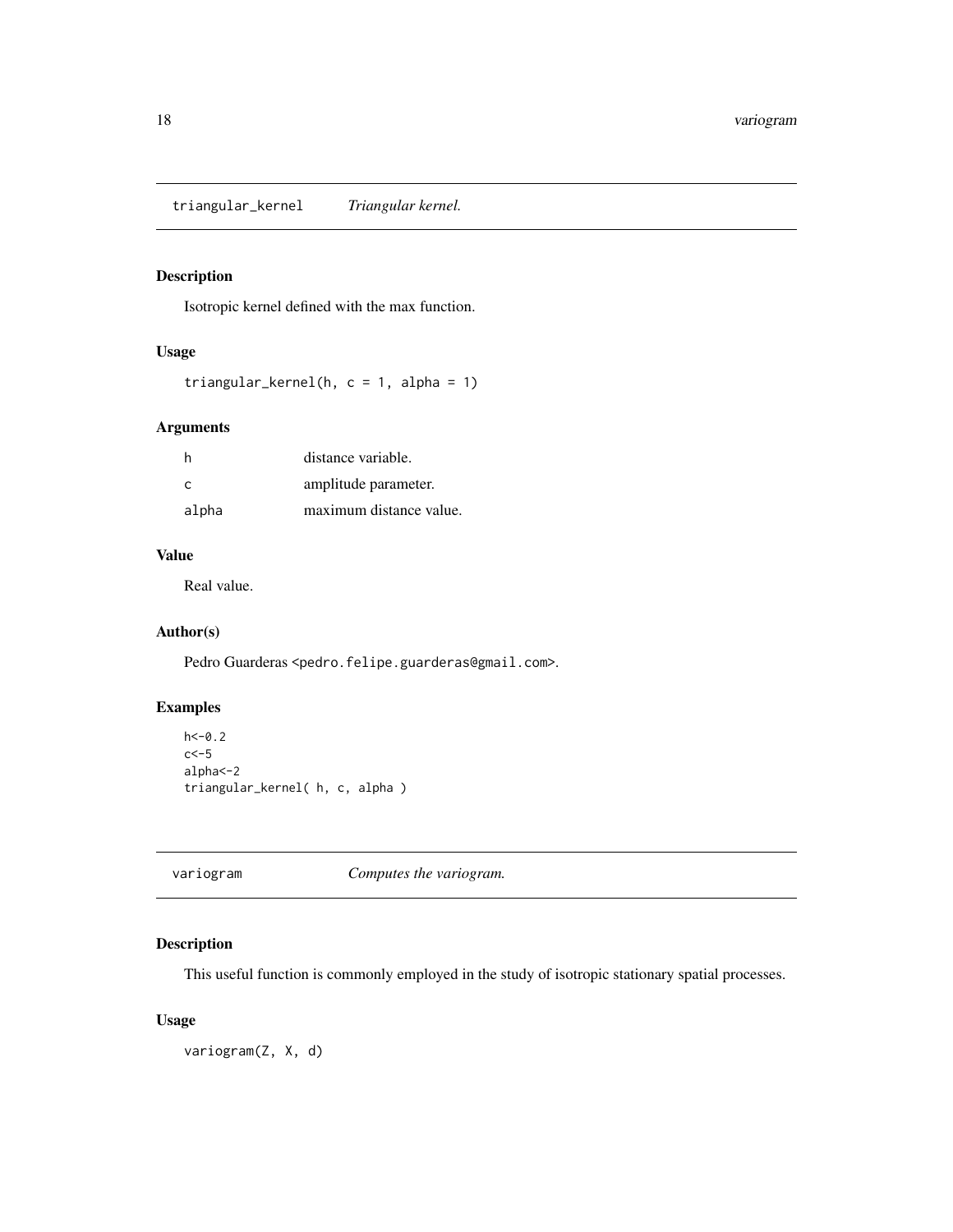#### <span id="page-18-0"></span>Arguments

| 7 | Vector of observations. |
|---|-------------------------|
| X | Points matrix.          |
| d | Distance function.      |

# Value

Variogram vector.

#### Author(s)

Pedro Guarderas <pedro.felipe.guarderas@gmail.com>.

#### Examples

```
library( KRIG )
vignette( topic = 'copper_mining_2d', package = 'KRIG' )
```
<span id="page-18-1"></span>vector\_integrate\_kernel

*One coordinate kernel integral.*

#### Description

This function is part of the routines employed in the sensitivity analysis, takes the kernel  $k$  and for each fixed coordinate in x, the integral in the second variable y, is computed in the interval  $a$  to  $b$ by taking  $n$  uniform steps.

#### Usage

vector\_integrate\_kernel(Kern, x, a, b, n)

# Arguments

| Kern | Kernel function.                                                  |
|------|-------------------------------------------------------------------|
| X    | Column vector with values for the first coordinate of the kernel. |
| a    | Inferior limit for the integral in y.                             |
| b    | Superior limit for the integral in y.                             |
| n    | Number of uniform division to compute the integral.               |

# Value

Vector with integrals while the x coordinate is fixed.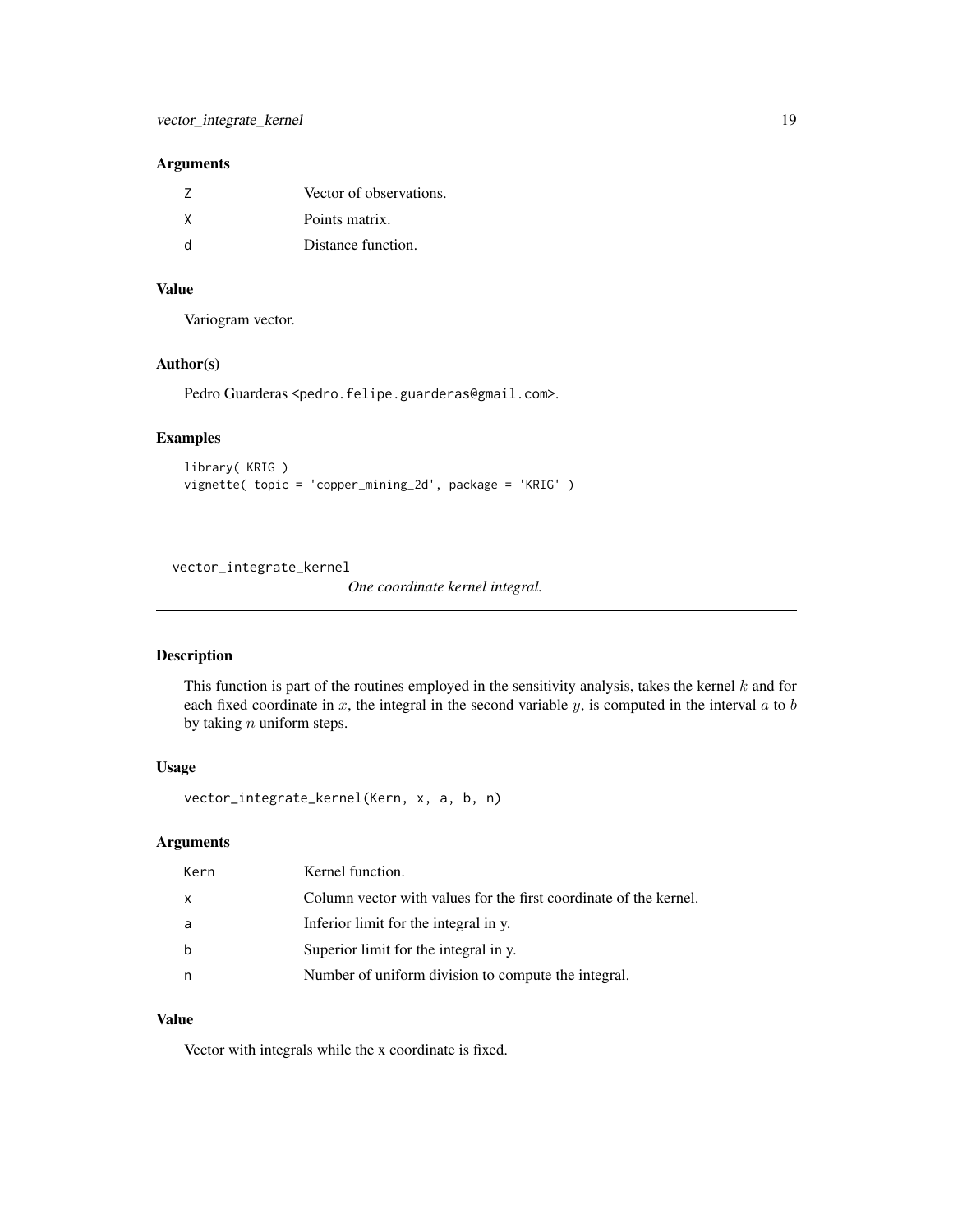#### Author(s)

Pedro Guarderas <pedro.felipe.guarderas@gmail.com>.

#### See Also

For a complete application you can check the documentation of [Krigvar](#page-9-1).

weight\_pow\_dist *Generic weighted p-distance*

#### Description

Many isotropic models can be defined employing a distance. In particular this function implements a distance employing weights and different powers.

#### Usage

weight\_pow\_dist(x, y, w, p)

# Arguments

|   | First vector.                                                                   |
|---|---------------------------------------------------------------------------------|
| V | Second vector.                                                                  |
| W | Weights for every coordinate in the vectors.                                    |
| p | Powers for every coordinate in the vectors. To define a true norm every coordi- |
|   | nate has to be greater than 1.                                                  |

#### Value

Real value of the weighted p-distance.

#### Author(s)

Pedro Guarderas <pedro.felipe.guarderas@gmail.com>.

#### Examples

```
library(KRIG)
```

```
n<-1e5
x<-runif( n )
y<-runif( n )
p<-rep(2.5,n)
w<-runif(n)
kw<-weight_pow_dist( x, y, w, p )
```
nw<-sum(  $w * abs(x - y)^{n}$ )

 $nw == kw$ 

<span id="page-19-0"></span>